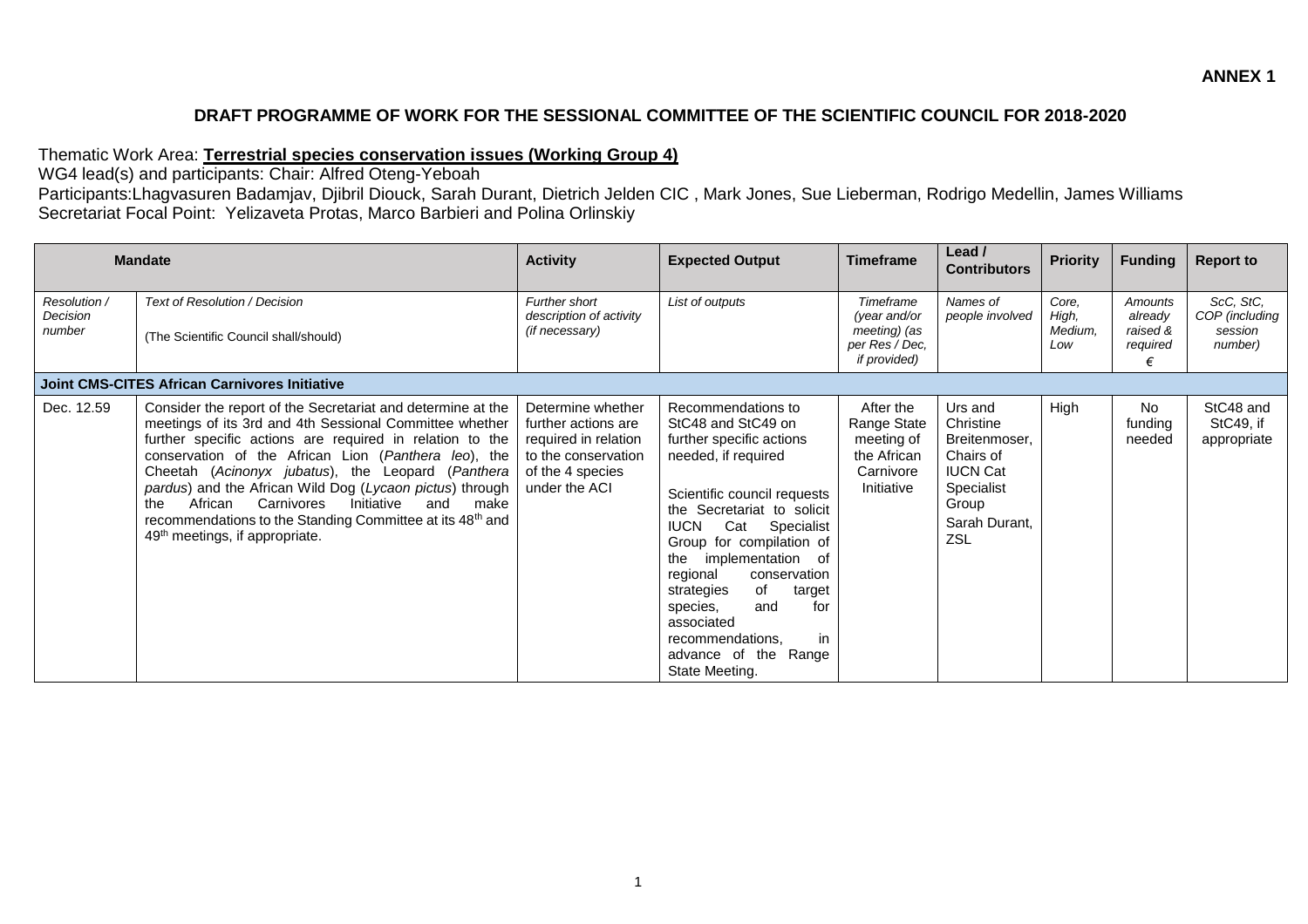| <b>Mandate</b>                            |                                                                                                                                                                                                                                                                                                                                                                                                                                                            | <b>Activity</b>                                                                                                                        | <b>Expected Output</b>                                                                                                                                                                                                                                                                                                                                                                                                                                                                                                                                                               | <b>Timeframe</b>      | Lead /<br><b>Contributors</b>                                                                      | <b>Priority</b> | <b>Funding</b>                 | <b>Report to</b>                 |
|-------------------------------------------|------------------------------------------------------------------------------------------------------------------------------------------------------------------------------------------------------------------------------------------------------------------------------------------------------------------------------------------------------------------------------------------------------------------------------------------------------------|----------------------------------------------------------------------------------------------------------------------------------------|--------------------------------------------------------------------------------------------------------------------------------------------------------------------------------------------------------------------------------------------------------------------------------------------------------------------------------------------------------------------------------------------------------------------------------------------------------------------------------------------------------------------------------------------------------------------------------------|-----------------------|----------------------------------------------------------------------------------------------------|-----------------|--------------------------------|----------------------------------|
|                                           | <b>Conservation and Management of Cheetah and African Wild Dog</b>                                                                                                                                                                                                                                                                                                                                                                                         |                                                                                                                                        |                                                                                                                                                                                                                                                                                                                                                                                                                                                                                                                                                                                      |                       |                                                                                                    |                 |                                |                                  |
| Dec. 12.64                                | Make recommendations to the Standing Committee at its<br>48 <sup>th</sup> or 49 <sup>th</sup> meetings based on the reports submitted in<br>accordance with Decision 12.62 and 12.63, including<br>recommendations concerning possible amendments to the<br>list of cheetah populations presently excluded from CMS<br>Appendix 1 to reflect current conservation status and inform<br>a Decision by the Conference of the Parties at its 13th<br>meeting. | • Review Report<br>submitted by<br>Burkina Faso<br>• Consider<br>adequacy of<br>cheetah<br>populations<br>being excluded<br>from Ap. I | Recommendations to<br>StC48 and StC49<br>Decision for COP13<br>Botswana, Namibia,<br>Zimbabwe are to be<br>contacted by the<br>Secretariat. Invited to<br>submit their reports<br>pursuant to 12.62 and<br>12.63.<br>The scientific council<br>establishes the<br>intersessional working<br>group electronically.<br><b>IUCN Cat SG to be</b><br>invited to give input.                                                                                                                                                                                                              | By StC48<br>and StC49 | Secretariat,<br>Sarah Durant,<br>ZSL                                                               | High            | No<br>funding<br>needed        | StC48 StC49<br>COP <sub>13</sub> |
|                                           | Sahelo-Saharian Megafauna                                                                                                                                                                                                                                                                                                                                                                                                                                  |                                                                                                                                        |                                                                                                                                                                                                                                                                                                                                                                                                                                                                                                                                                                                      |                       |                                                                                                    |                 |                                |                                  |
| Res. 9.21<br>(Rev.<br>COP12),<br>Para. 4. | Encourages the Scientific Council and the Secretariat to<br>envisage, in consultation with the Range States concerned,<br>an extension of the action area to the deserts of the Horn of<br>Africa and associated biomes                                                                                                                                                                                                                                    | Consider the<br>extension of the<br>Sahelo-Saharan<br>Megafauna Action<br>Plan to the Horn of<br>Africa                                | Recommendation to COP13<br>Scientific<br>The<br>council<br>recommends a Range State<br>meeting, with clarification of<br>the list of species falling<br>under the Sahelo-Saharan<br>Megafauna as one possible<br>output.<br>Council<br>Scientific<br>recommends that the topic of<br>an extension of the action<br>area to the deserts of the<br>Horn of Africa be addressed<br>at the Range State meeting,<br>should it eventually be<br>convened.<br>Prior to the meeting,<br>discussions should be<br>initiated with the Horn of<br>Africa Range States<br>concerning this topic. | By StC48              | Roseline<br>Beudels-<br>Jamar,<br>Sahelo-<br>Saharan<br>Megafauna<br>Species<br><b>Focal Point</b> | Medium          | <b>No</b><br>fundina<br>needed | COP <sub>13</sub>                |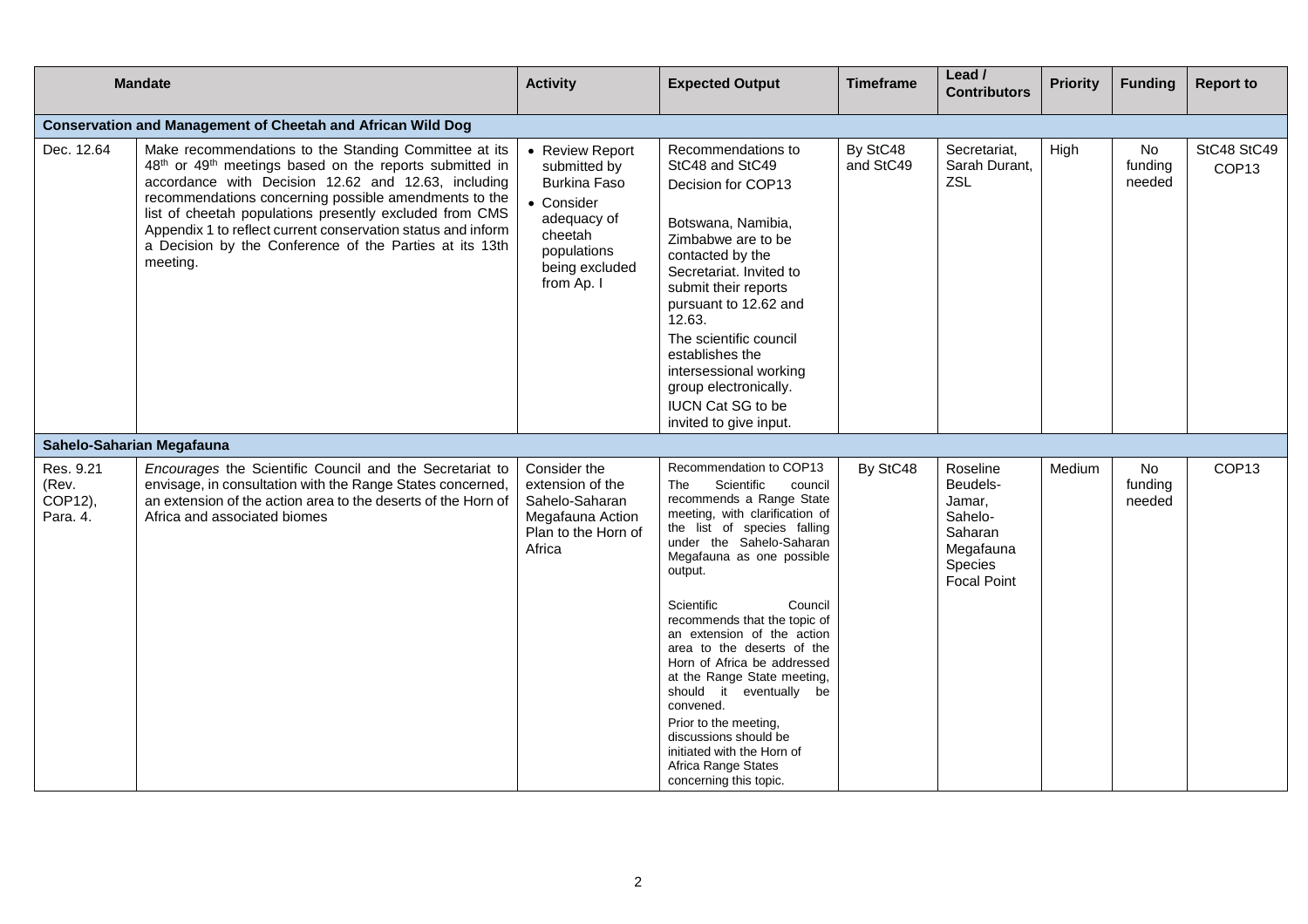|                                           | <b>Mandate</b>                                                                                                                                                                                                                                                                                                                              | <b>Activity</b>                                                                                                                                                                                                                                                                                                                    | <b>Expected Output</b>                                                                                                                                                                                                                                                                                                                                                                       | <b>Timeframe</b>     | Lead /<br><b>Contributors</b>                                                         | <b>Priority</b> | <b>Funding</b>                 | <b>Report to</b>                                                      |
|-------------------------------------------|---------------------------------------------------------------------------------------------------------------------------------------------------------------------------------------------------------------------------------------------------------------------------------------------------------------------------------------------|------------------------------------------------------------------------------------------------------------------------------------------------------------------------------------------------------------------------------------------------------------------------------------------------------------------------------------|----------------------------------------------------------------------------------------------------------------------------------------------------------------------------------------------------------------------------------------------------------------------------------------------------------------------------------------------------------------------------------------------|----------------------|---------------------------------------------------------------------------------------|-----------------|--------------------------------|-----------------------------------------------------------------------|
|                                           | <b>Tigers and Other Asian Big Cats</b>                                                                                                                                                                                                                                                                                                      |                                                                                                                                                                                                                                                                                                                                    |                                                                                                                                                                                                                                                                                                                                                                                              |                      |                                                                                       |                 |                                |                                                                       |
| Res. 9.22<br>(Rev.<br>COP12),<br>Para. 2. | Requests the Scientific Council and the Secretariat to<br>ensure that all means that can effectively contribute to an<br>improvement of the conservation status of Asian big cats<br>and to awareness raising on the threats that they face are<br>taken within the framework of Resolution 11.24, The Central<br>Asian Mammals Initiative; | Consider adequacy<br>of CAMI POW<br>implementation and<br>prioritization in<br>relation to Asian big<br>cats                                                                                                                                                                                                                       | Recommendation to COP13<br>The Scientific Council<br>recommends submitting the<br>Persian leopard for inclusion<br>in the CAMI program (only<br>the range within CAMI) to<br>COP <sub>13</sub>                                                                                                                                                                                               | By COP13             | Secretariat.<br>Parties, and<br>Individual<br>Scientific<br>Councillors               | High            | <b>No</b><br>funding<br>needed | COP <sub>13</sub>                                                     |
|                                           |                                                                                                                                                                                                                                                                                                                                             |                                                                                                                                                                                                                                                                                                                                    | Scientific council<br>recommends that<br>conservation activities for<br>Asian big cats be considered<br>under the CAMI only when<br>they take place in CAMI<br>Range States.                                                                                                                                                                                                                 | Ongoing              |                                                                                       | High            |                                |                                                                       |
|                                           |                                                                                                                                                                                                                                                                                                                                             |                                                                                                                                                                                                                                                                                                                                    | Scientific Council requests<br>the Secretariat to explore, in<br>collaboration with the<br>Secretariat of CITES, the<br>idea of an Asian Big Cat<br>initiative, taking note of<br>CITES Resolution 12.5 rev                                                                                                                                                                                  | By COP13             |                                                                                       | High            |                                |                                                                       |
|                                           | <b>African Elephant Action Plan</b>                                                                                                                                                                                                                                                                                                         |                                                                                                                                                                                                                                                                                                                                    | COP <sub>17</sub>                                                                                                                                                                                                                                                                                                                                                                            |                      |                                                                                       |                 |                                |                                                                       |
| Res. 12.19,<br>Para. 2.d)                 | At the request of the African Elephant Fund Steering<br>Committee, invite the Scientific Council (subject to its terms<br>of reference) to provide advice on specific activities relating<br>to the African Elephant Action Plan.                                                                                                           | Ghana- Elephant<br>Culture: Melding<br>Science and<br>Traditional<br>Knowledge about<br><b>Elephant Culture</b><br>and Social<br>Complexity to<br>Increase Positive<br>Conservation<br>Outcomes for<br>Elephants in West<br>Africa-\$99,989<br>The Steering<br>Committee agreed<br>that CMS input is<br>needed for the<br>project. | Advice on project<br>proposal<br>The Terrestrial Working<br>Group is in agreement<br>that this topic is to be<br>considered under<br>the<br>Animal<br>Culture<br>issue<br>discussion<br>0f<br>during<br>cross-cutting issues by<br>the<br>the Plenary of<br>Committee.<br>Sessional<br>Should any councilors<br>have comments on the<br>project, they will forward it<br>to the Secretariat. | Following<br>ScC SC3 | <b>AEF</b><br>Secretariat<br><b>AEF Steering</b><br>Committee<br>Chair<br>Secretariat | Medium          | No.<br>funding<br>needed       | Report to<br><b>AEF</b> Steering<br>Committee<br>following<br>ScC SC3 |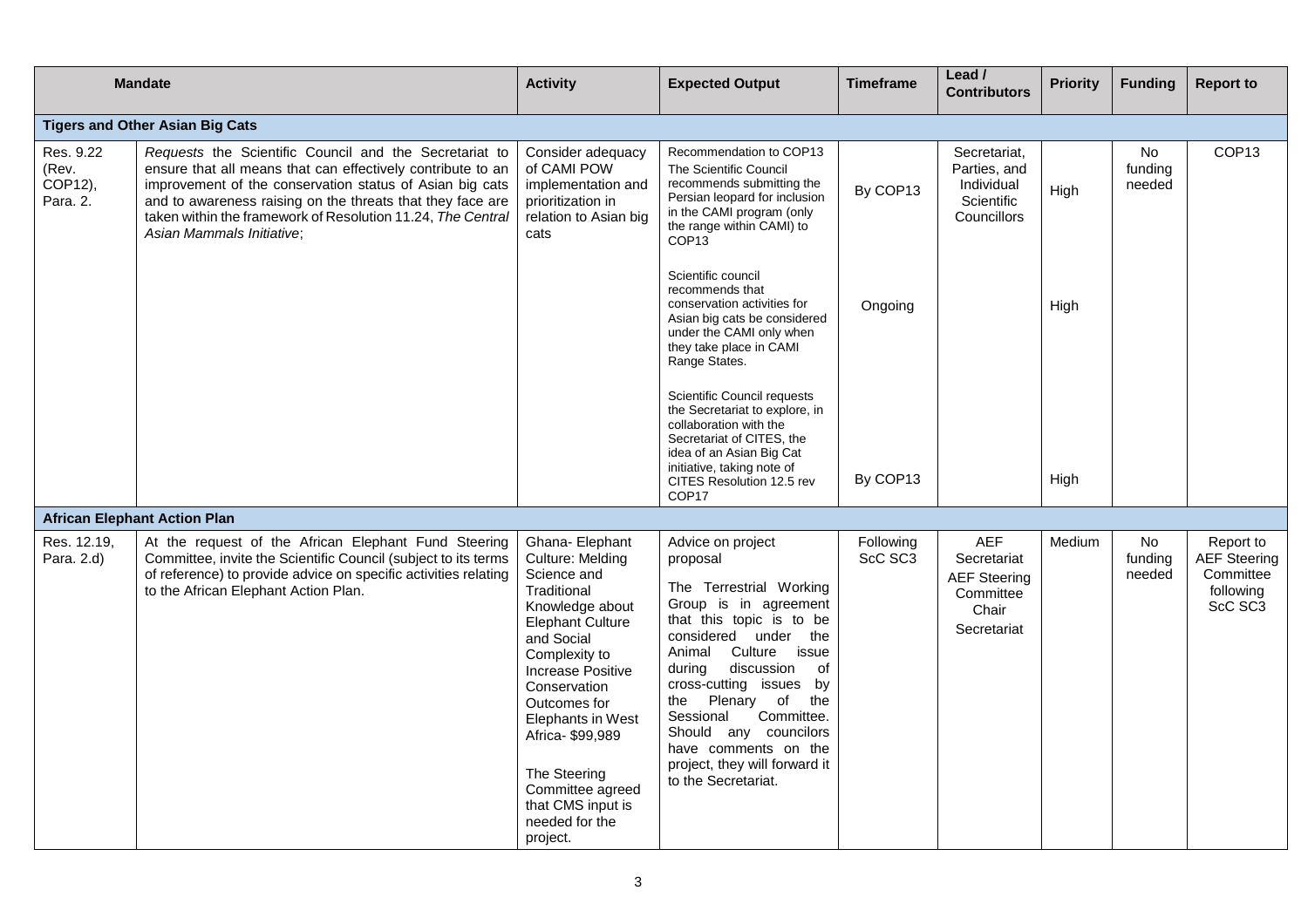| <b>Mandate</b>                                                     |                                                                                                                                                                                                                                                                                                          | <b>Activity</b>                                                                                                                                                                                                                                                                                                                                                                     | <b>Expected Output</b>                                                                                                                                                                           | <b>Timeframe</b>                                  | Lead /<br><b>Contributors</b>                  | <b>Priority</b> | <b>Funding</b> | <b>Report to</b>       |
|--------------------------------------------------------------------|----------------------------------------------------------------------------------------------------------------------------------------------------------------------------------------------------------------------------------------------------------------------------------------------------------|-------------------------------------------------------------------------------------------------------------------------------------------------------------------------------------------------------------------------------------------------------------------------------------------------------------------------------------------------------------------------------------|--------------------------------------------------------------------------------------------------------------------------------------------------------------------------------------------------|---------------------------------------------------|------------------------------------------------|-----------------|----------------|------------------------|
|                                                                    | <b>Concerted Actions (Carried over from document 4.1)</b>                                                                                                                                                                                                                                                |                                                                                                                                                                                                                                                                                                                                                                                     |                                                                                                                                                                                                  |                                                   |                                                |                 |                |                        |
| Res. 11.13,<br>para. 5                                             | Scientific Council to identify candidate species for<br>designation for Concerted or Cooperative Action, and<br>action to take in response to Concerted or Cooperative<br>Action listing, taking fully into account the recommendations<br>summarized in Annex 3 to Res. 11.13.<br>(Res. 11.13, para. 5) | ScC members to<br>promote, and assist<br>with the<br>development of<br>proposals for<br><b>Concerted Actions</b><br>following the<br>guidance provided<br>in Annex 3 to Res.<br>11.13, for species<br>already designated<br>or for candidate<br>species for<br>designation                                                                                                          | The Terrestrial Working<br>Group recommends this<br>item for<br>consideration<br>during the cross-cutting<br>section of<br>the Work<br>Program                                                   | Ongoing,<br>synchronized<br>with the COP<br>cycle | Individual<br>Scientific<br>Councillors        | High            | tbd            | COP                    |
| <b>CAMI Initiative</b>                                             |                                                                                                                                                                                                                                                                                                          |                                                                                                                                                                                                                                                                                                                                                                                     |                                                                                                                                                                                                  |                                                   |                                                |                 |                |                        |
| Res. 11.24<br>para. 7<br>(Carried<br>over from<br>document<br>4.1) | Scientific Council and the Secretariat to continue and<br>strengthen efforts to collaborate with other relevant<br>international fora with a view to strengthening synergies and<br>implementation of CMS and the CAMI in these fora.<br>(Res. 11.24 para. 7)                                            | Promote<br>conservation issues<br>under CAMI, CMS,<br>while attending<br>relevant fora.<br><b>Scientific Council</b><br>recommends that<br>similar efforts are<br>undertaken for<br>Sahelo-<br>Saharan<br>megafauna and<br>bats.<br>Scientific council<br>recognizes that<br>additional funding<br>needs to be<br>identified to sponsor<br>travel to selected<br>international fora | Reports at next meeting<br>on progress made and on<br>promotion of<br>CAMI in international fora<br>Scientific Council to make<br>recommendations<br>for<br>implementing the AP in<br>the future | Continuous                                        | Individual<br>Scientific<br><b>Councillors</b> | High            | Yes            | Sessional<br>committee |